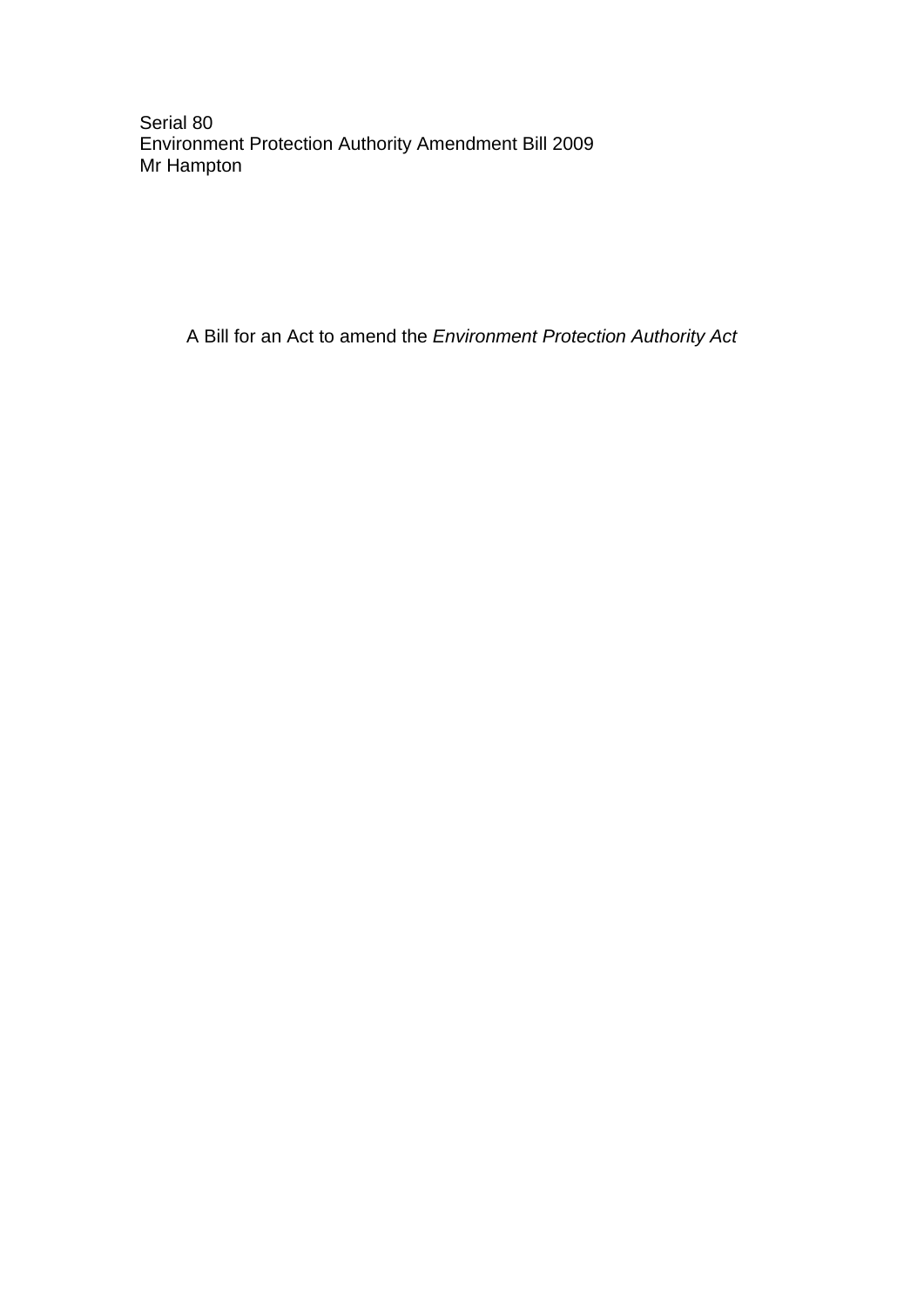## **NORTHERN TERRITORY OF AUSTRALIA**

## **ENVIRONMENT PROTECTION AUTHORITY AMENDMENT ACT 2009**

**Act No. [ ] of 2009**  \_\_\_\_\_\_\_\_\_\_\_\_\_\_\_\_\_\_\_\_

 $\overline{\phantom{a}}$  , where  $\overline{\phantom{a}}$  , where  $\overline{\phantom{a}}$  , where  $\overline{\phantom{a}}$  , where  $\overline{\phantom{a}}$ 

# **Table of provisions**

| Part 1              |                                                                                                                                                                                                   | <b>Preliminary matters</b>                                                                                                                                                         |  |
|---------------------|---------------------------------------------------------------------------------------------------------------------------------------------------------------------------------------------------|------------------------------------------------------------------------------------------------------------------------------------------------------------------------------------|--|
| 1<br>$\overline{2}$ |                                                                                                                                                                                                   |                                                                                                                                                                                    |  |
| Part 2              | <b>Amendment of Environment Protection</b><br><b>Authority Act 2007 first commencing</b>                                                                                                          |                                                                                                                                                                                    |  |
| 3<br>4<br>5         | 3A<br>3B                                                                                                                                                                                          | Act binds Crown                                                                                                                                                                    |  |
| 6                   | 5.<br>5A<br>5B                                                                                                                                                                                    | Application of Criminal Code<br>Repeal and substitution of section 5 (Functions)3<br>Function<br>Advice about ongoing systemic issues<br>Other issues on which advice may be given |  |
| 7<br>8              | Authority and Minister may make administrative arrangement<br>7A                                                                                                                                  |                                                                                                                                                                                    |  |
| 9                   | Part 2A                                                                                                                                                                                           | <b>Offences</b>                                                                                                                                                                    |  |
| 10                  | 23A<br>Failing to give information<br>Misleading information or document<br>23B<br>24<br>Availability of advice and Agency submission<br>Minister to notify Authority of decision on advice<br>25 |                                                                                                                                                                                    |  |
| 11                  |                                                                                                                                                                                                   |                                                                                                                                                                                    |  |
| Part 3              |                                                                                                                                                                                                   | <b>Amendment of Environment Protection</b><br><b>Authority Act commencing at later date</b>                                                                                        |  |
| 12<br>13            | Repeal and substitution of section 5A (Advice about ongoing<br>Advice about ongoing systemic issues<br>5A                                                                                         |                                                                                                                                                                                    |  |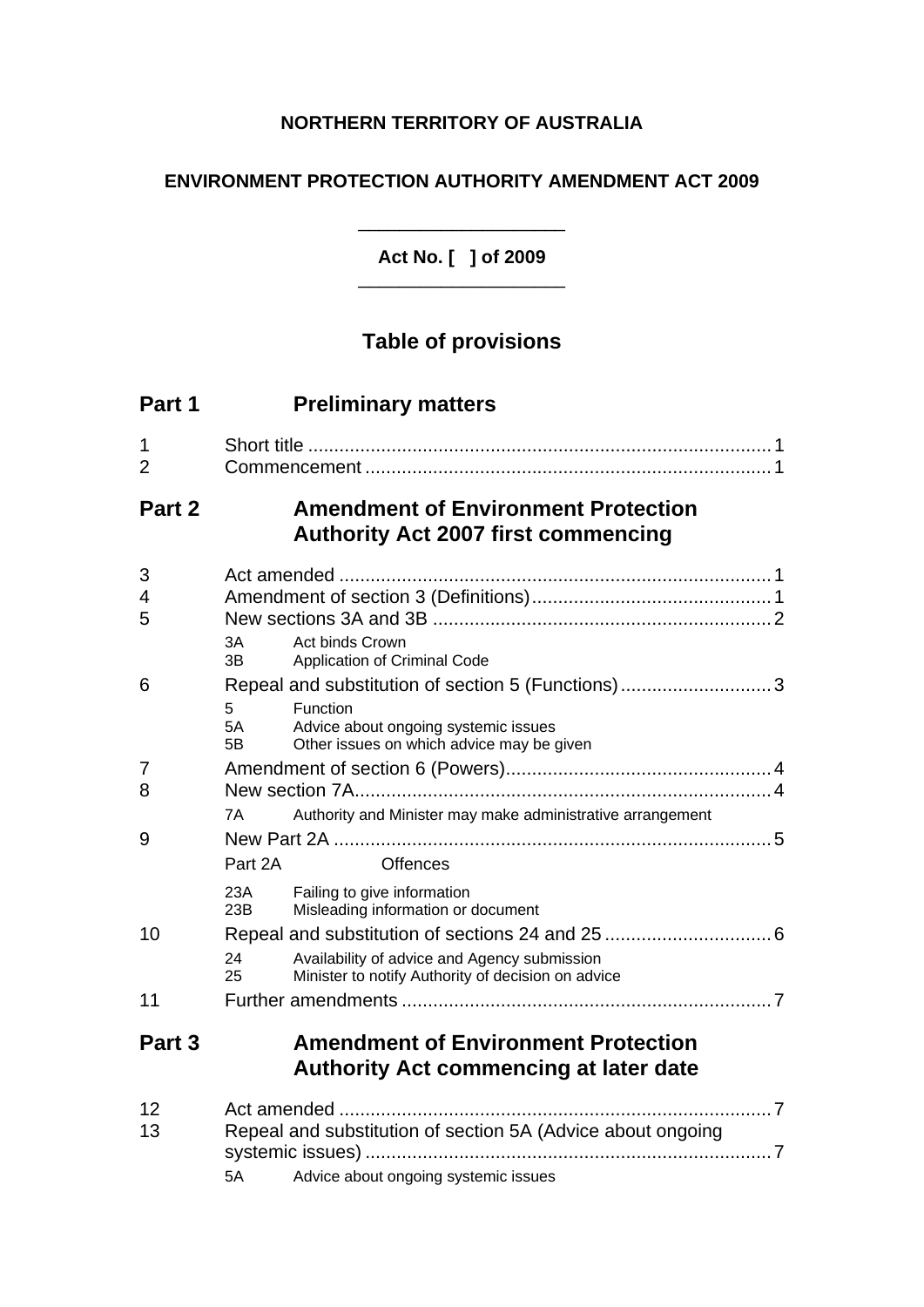## **Schedule Further amendments of Environment Protection Authority Act 2007**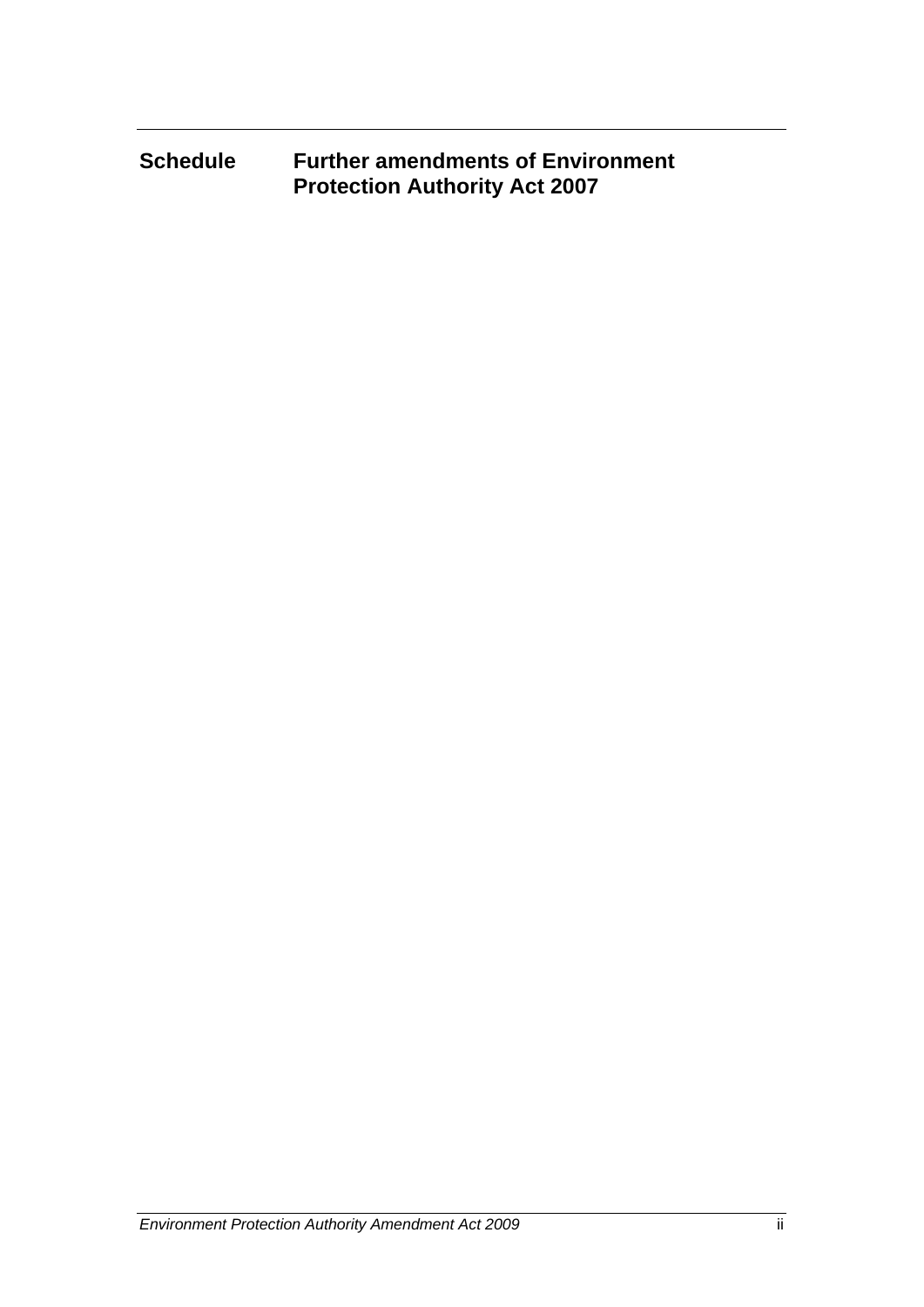

## **NORTHERN TERRITORY OF AUSTRALIA** \_\_\_\_\_\_\_\_\_\_\_\_\_\_\_\_\_\_\_\_

## **Act No. [ ] of 2009**  \_\_\_\_\_\_\_\_\_\_\_\_\_\_\_\_\_\_\_\_

An Act to amend the *Environment Protection Authority Act*

[*Assented to [ ] 2009*] [*Second reading [ ] 2009*]

## **The Legislative Assembly of the Northern Territory enacts as follows:**

## **Part 1** Preliminary matters

## <span id="page-3-0"></span>**1 Short title**

This Act may be cited as the *Environment Protection Authority Amendment Act 2009*.

## <span id="page-3-1"></span>**2 Commencement**

This Act commences on the date fixed by the Administrator by *Gazette* notice.

## **Part 2 Amendment of Environment Protection Authority Act 2007 first commencing**

## <span id="page-3-2"></span>**3 Act amended**

This Part amends the *Environment Protection Authority Act 2007*.

## <span id="page-3-3"></span>**4 Amendment of section 3 (Definitions)**

(1) Section 3, definition *Government Business Division*

*omit*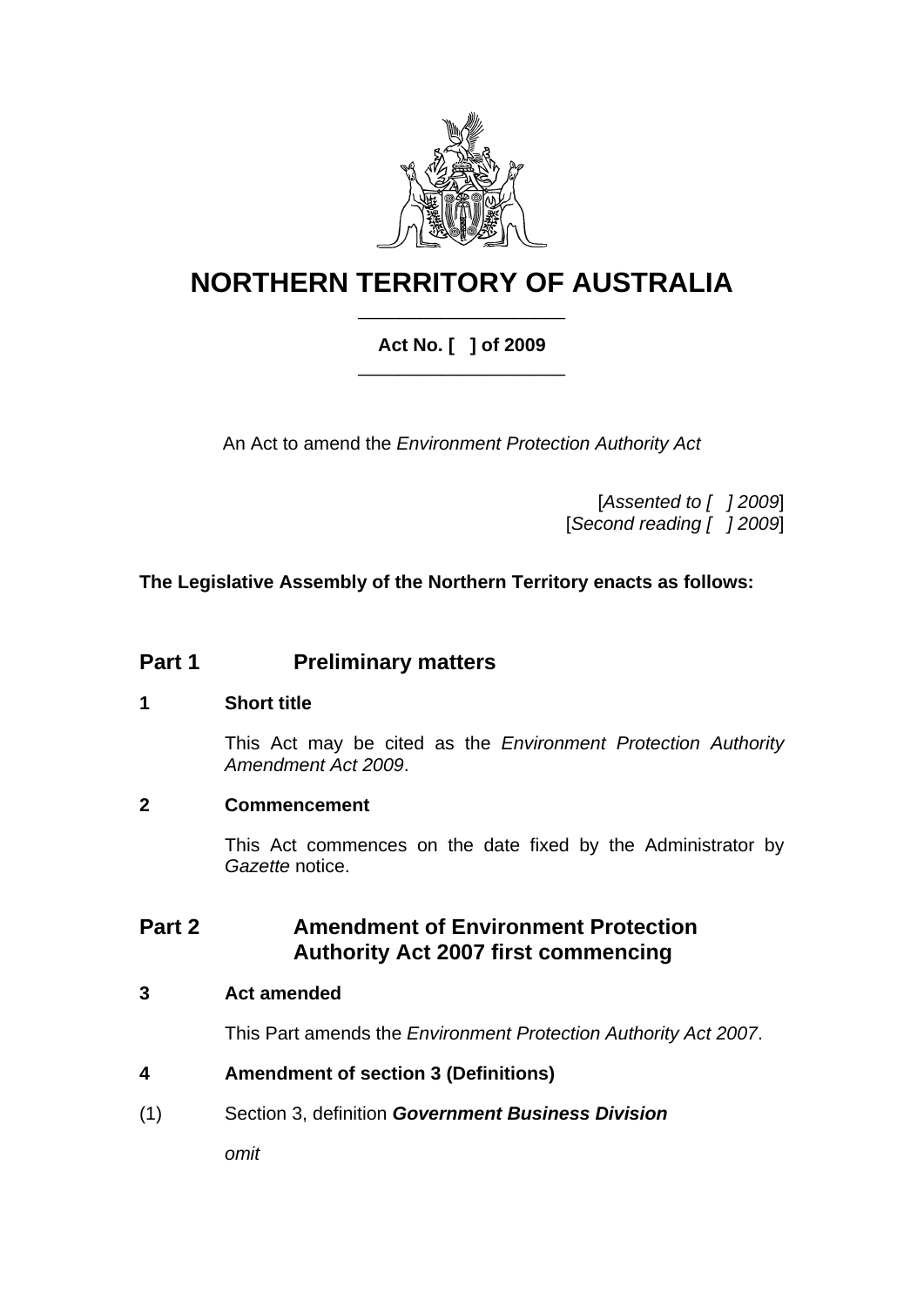### (2) Section 3

*insert (in alphabetical order)* 

*Administrative Procedures* means the *Environmental Assessment Administrative Procedures* determined under section 7 of the *Environmental Assessment Act*.

*advise* includes make a recommendation.

*Agency submission*, see section 5A(2)(b).

*environmental authority*, for a proposed action, means a licence, permit or other authority made, granted or issued under an Act for the action.

*environmental incident* means an incident that results, or had the potential to result, in material environmental harm or serious environmental harm as defined in the *Waste Management and Pollution Control Act*.

*proposed action*, see section 3 of the *Environmental Assessment Act*.

#### <span id="page-4-0"></span>**5 New sections 3A and 3B**

After section 3, in Part 1

*insert* 

#### **3A Act binds Crown**

This Act binds the Crown in right of the Territory and, to the extent the legislative power of the Legislative Assembly permits, the Crown in all its other capacities.

#### **3B Application of Criminal Code**

Part IIAA of the Criminal Code applies to an offence against this Act.

*Note for section 3B* 

Part IIAA of the Criminal Code states the general principles of criminal *responsibility, establishes general defences, and deals with burden of proof. It also defines, or elaborates on, certain concepts commonly used in the creation of offences.*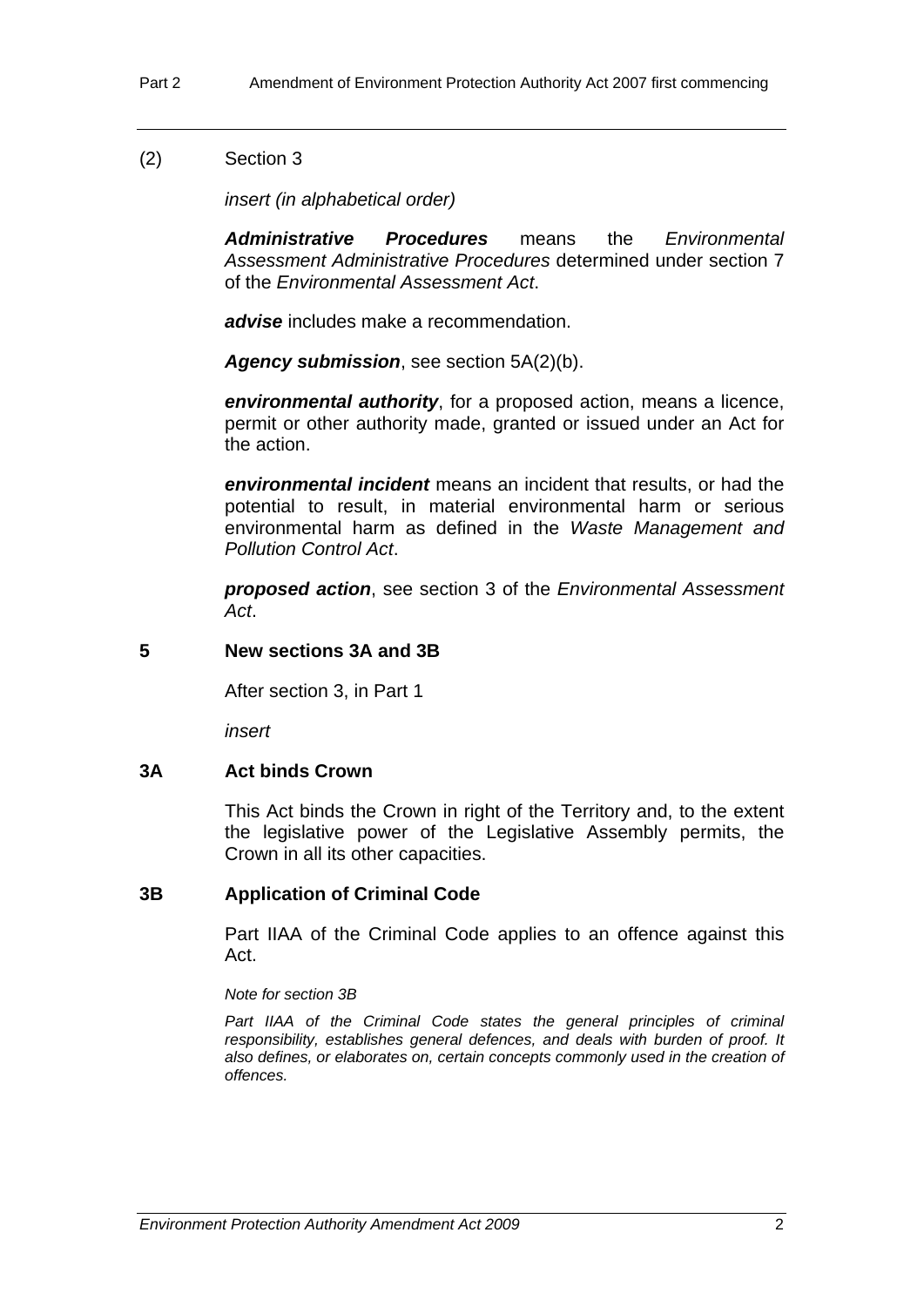### <span id="page-5-0"></span>**6 Repeal and substitution of section 5 (Functions)**

Section 5

*repeal, substitute* 

#### **5 Function**

The Authority's function is to advise the Minister, businesses and the community about ecologically sustainable development in the Territory.

### **5A Advice about ongoing systemic issues**

- (1) For achieving its function, the Authority is to:
	- (a) review and assess:
		- (i) the extent to which, and how, a recommendation made under the Administrative Procedures for a particular proposed action has been given effect; and
		- (ii) the effectiveness of the environmental conditions of an environmental authority for the proposed action; and
	- (b) review and assess the effectiveness of Agency responses in dealing with environmental incidents and the coordination of the responses.
- (2) Before giving advice about the operations of an Agency arising out of the review and assessment, the Authority must:
	- (a) give a copy of the proposed advice to the Chief Executive Officer of the Agency; and
	- (b) invite the Chief Executive Officer of the Agency to make a written submission to the Authority relating to the advice (an *Agency submission*) within a reasonable stated period.
- (3) In this section:

*environmental conditions*, of an environmental authority, means conditions of the authority imposed for protecting the environment to give effect to a recommendation made under the Administrative Procedures for the action.

*recommendation* includes a comment and a suggestion.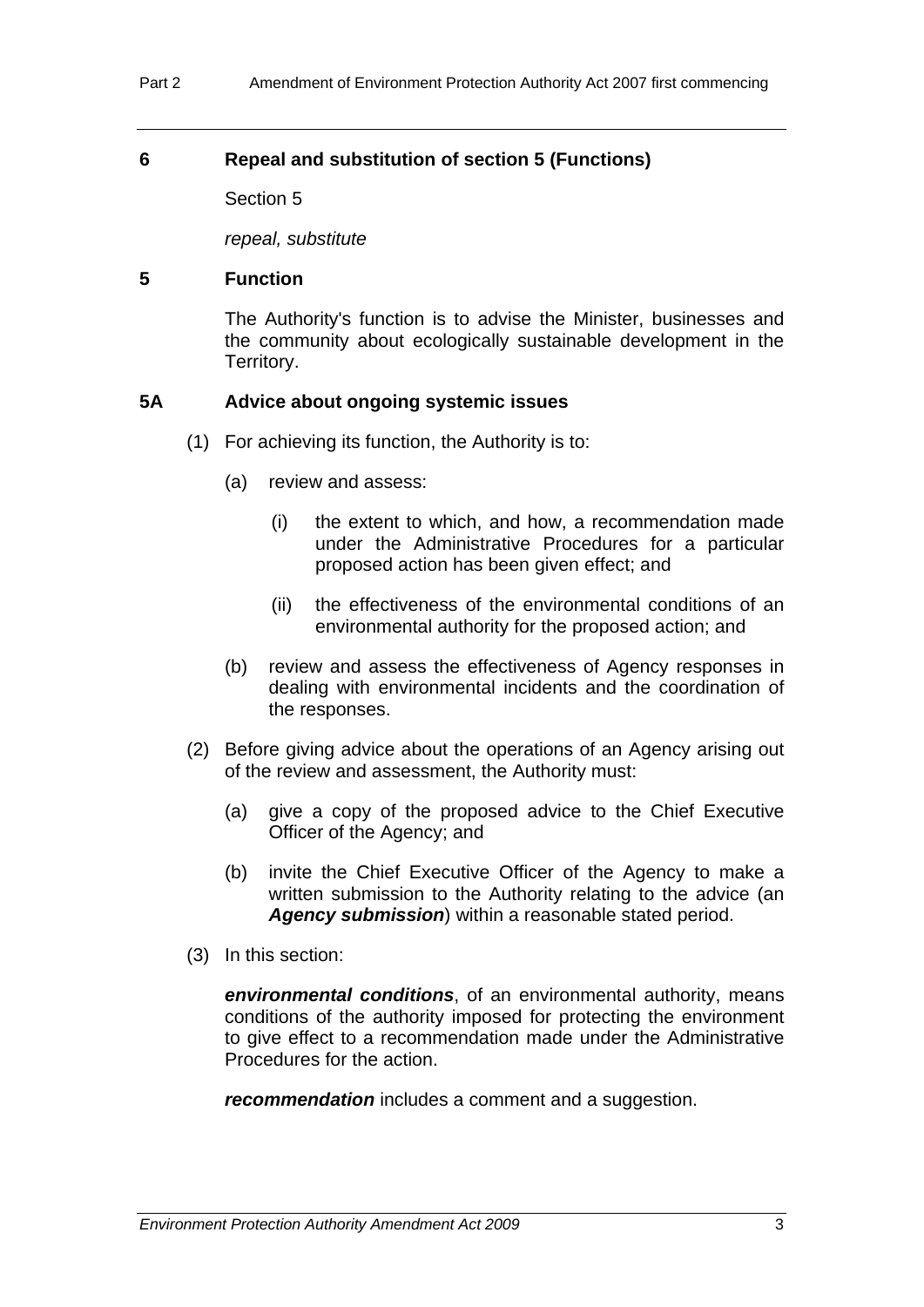#### **5B Other issues on which advice may be given**

- (1) For achieving its function, the Authority may also, on its own initiative or at the request of the Minister or a member of the public, give advice about any of the following matters:
	- (a) achieving best practice environmental policy and management;
	- (b) setting objectives, targets and standards for the public and private sectors;
	- (c) reviewing procedures of the public and private sectors;
	- (d) legislation and its administration;
	- (e) issues affecting the Territory's capacity to achieve ecologically sustainable development;
	- (f) emerging environmental issues.
- (2) However, the Authority may give advice about the environmental aspects of a particular proposed action under subsection (1) only if the Minister is given notice of the proposed action under the Administrative Procedures after the commencement of this section.

#### <span id="page-6-0"></span>**7 Amendment of section 6 (Powers)**

Section 6(2)(b) and (c)

*omit, substitute* 

(b) by written notice, require a person to give it relevant information within the reasonable period stated in the notice.

#### <span id="page-6-1"></span>**8 New section 7A**

After section 7

*insert* 

#### **7A Authority and Minister may make administrative arrangement**

- (1) The Authority may make an administrative arrangement with the Minister about the exercise of its powers and performance of its function.
- (2) The arrangement may, for example, deal with the following:
	- (a) informing the Minister about an inquiry it is conducting or intends to conduct;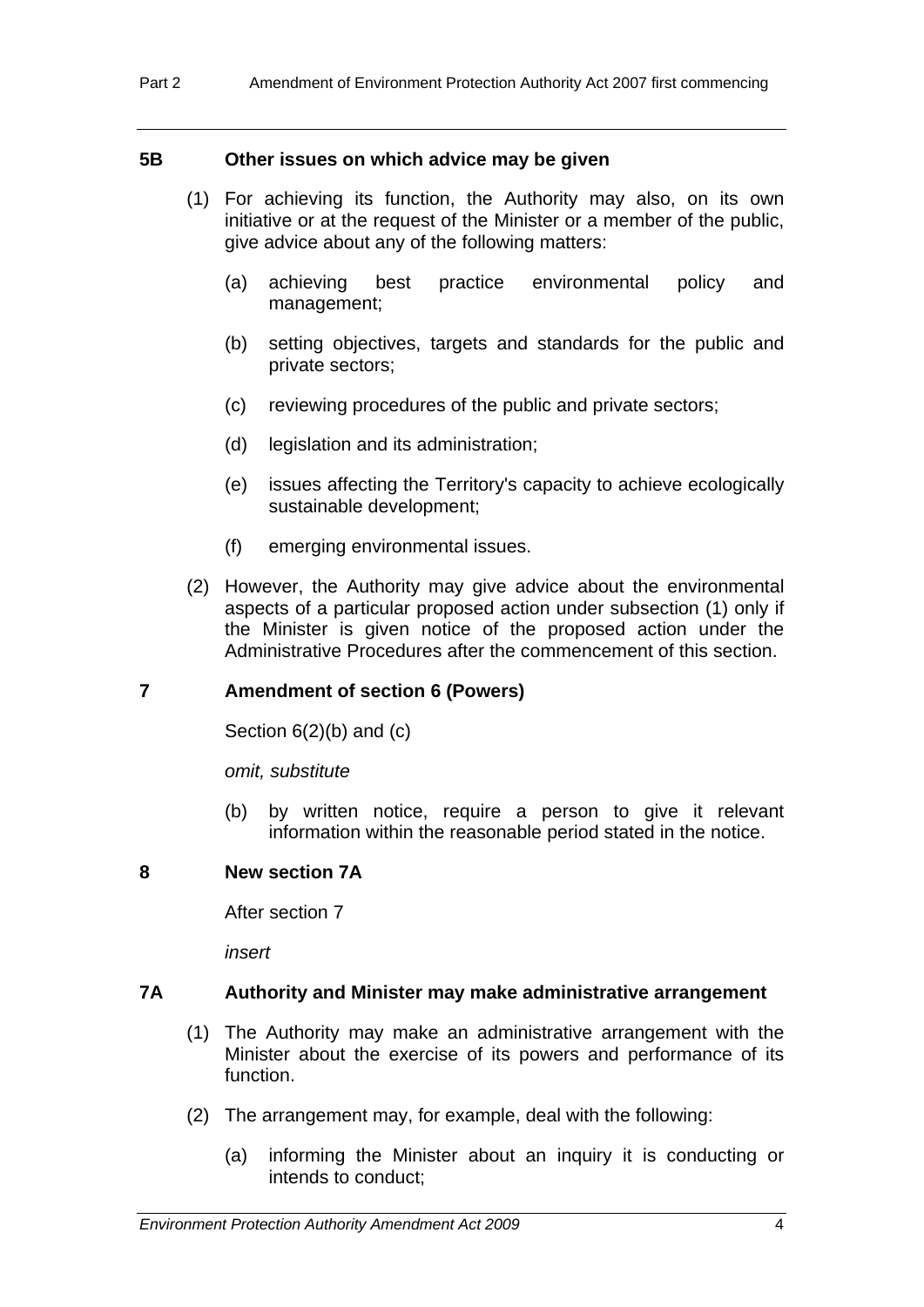- (b) the scope of the inquiry.
- (3) Subsection (2) does not limit the matters that may be dealt with in the arrangement.
- (4) However, the arrangement does not affect the Authority's independence.
- (5) The Authority must publicise the arrangement in the way it considers appropriate.

#### <span id="page-7-0"></span>**9 New Part 2A**

After section 23

*insert* 

## **Part 2A Offences**

### **23A Failing to give information**

- (1) This section applies to a person who is required by written notice under section 6(2)(b) to give the Authority relevant information for performing its function.
- (2) The person must comply with the notice.

Maximum penalty: 50 penalty units.

- (3) An offence against subsection (2) is an offence of strict liability.
- (4) It is a defence to a prosecution for an offence against subsection (2) if the defendant establishes a reasonable excuse.

#### **23B Misleading information or document**

(1) A person must not give the Authority misleading information.

Fault elements:

The person:

- (a) intentionally gives the information to the Authority; and
- (b) knows the information is misleading.

Maximum penalty: 200 penalty units.

 (2) A person must not give the Authority a document containing misleading information.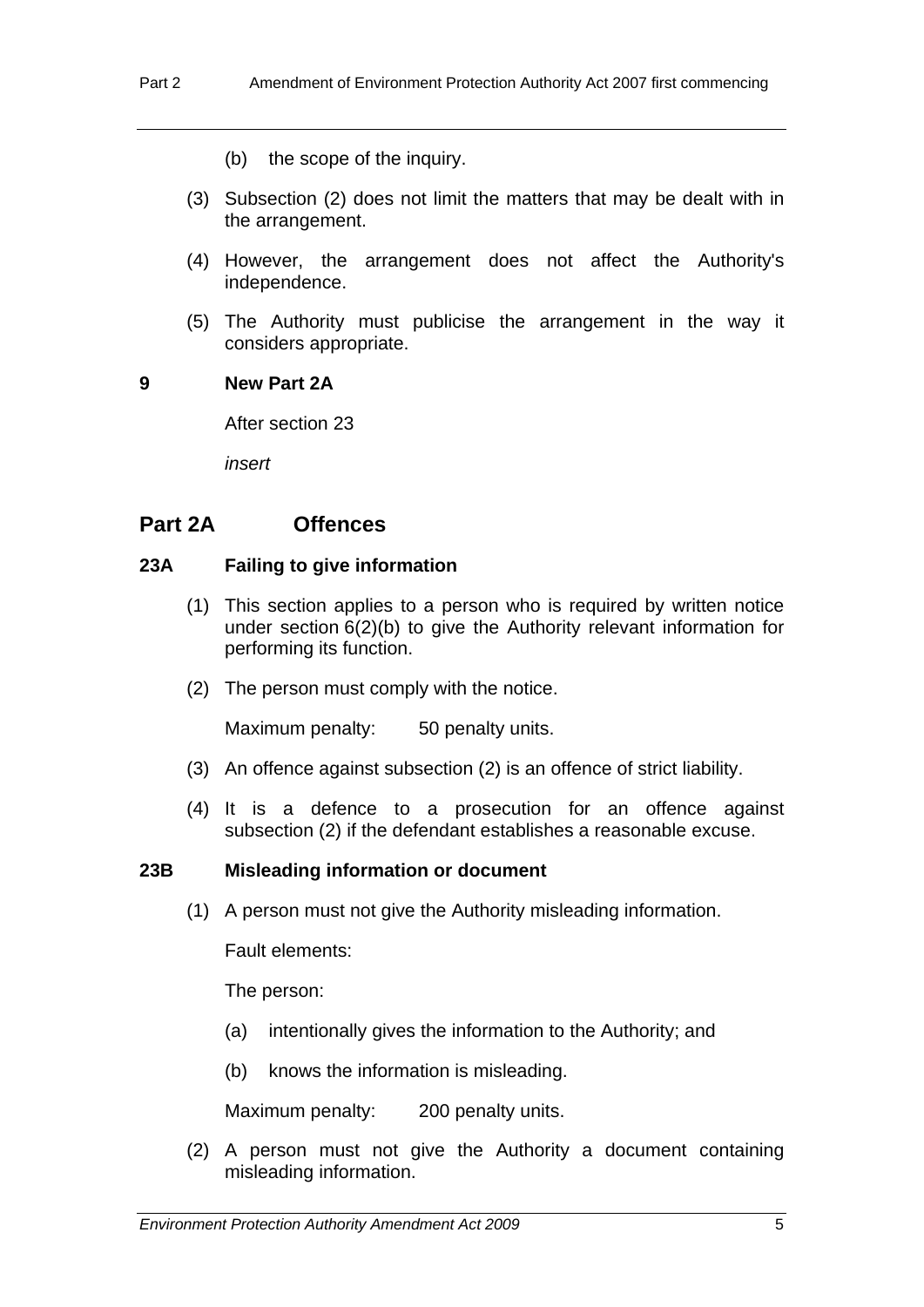Fault element:

The person:

- (a) intentionally gives the document to the Authority; and
- (b) knows the document contains misleading information.

Maximum penalty: 200 penalty units.

- (3) Subsection (2) does not apply if the person, when giving the document:
	- (a) draws the misleading aspect of the document to the attention of the Authority; and
	- (b) to the extent to which the person can reasonably do so  $-$  gives the Authority the information necessary to remedy the misleading aspect of the document.
- (4) In this section:

*misleading information* means information that is misleading in a material particular or because of the omission of a material particular.

#### <span id="page-8-0"></span>**10 Repeal and substitution of sections 24 and 25**

Sections 24 and 25

*repeal, substitute* 

#### **24 Availability of advice and Agency submission**

- (1) After the Authority gives advice to the Minister (*concluding advice*), the Authority must make copies of the concluding advice available to the public in the way it considers appropriate.
- (2) If an Agency submission is made about proposed advice to which the concluding advice relates, the Authority must:
	- (a) give the Minister a copy of the submission with the concluding advice; and
	- (b) make copies of the submission available to the public with the concluding advice.
- (3) However, the Authority must withhold information from the public if it is of a commercially confidential nature.

*Note for subsection (3)*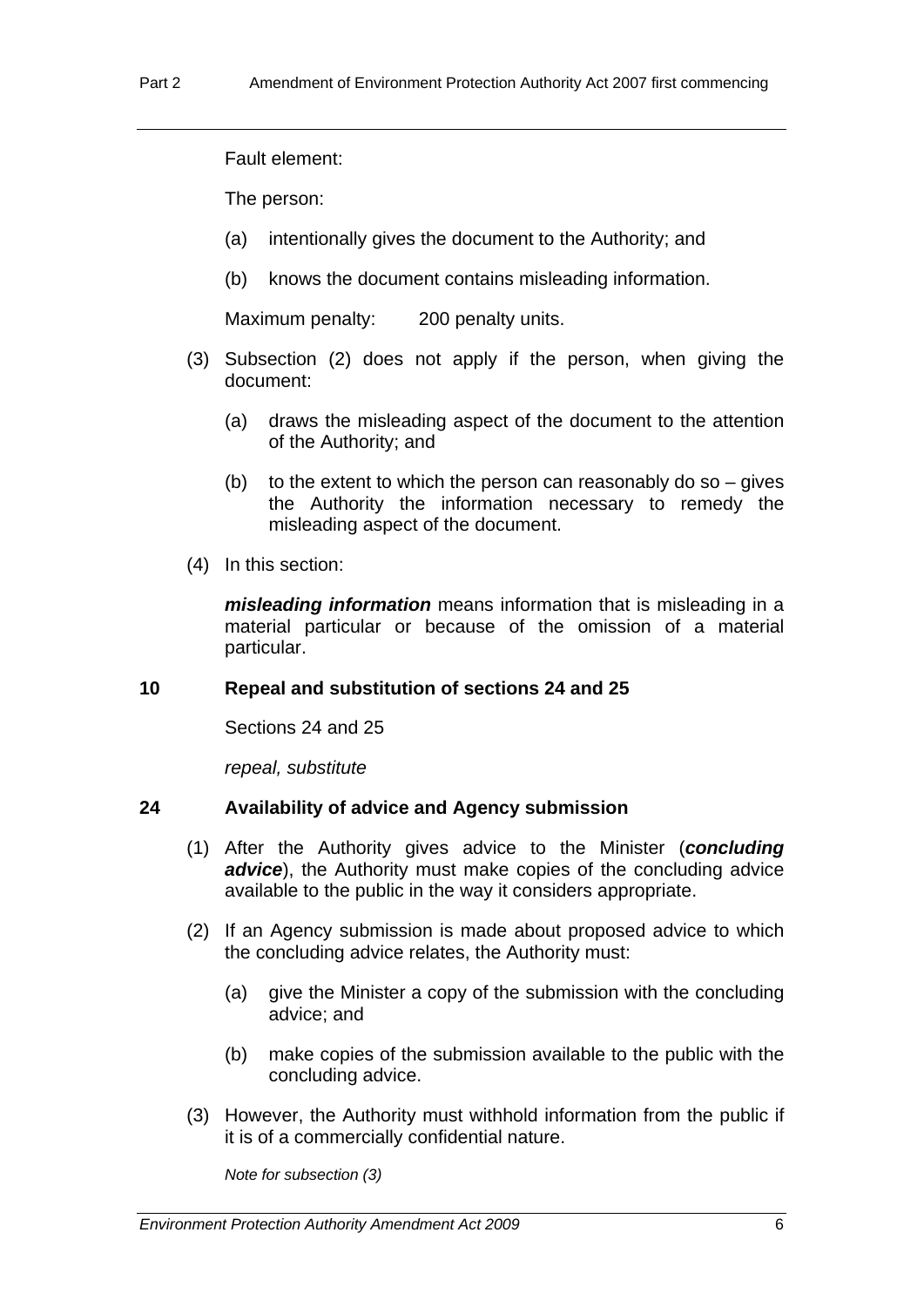*Under section 50 of the Information Act, information may be exempt from disclosure if it is:* 

*(a) a trade secret; or* 

*(b) other information of a business, commercial or financial nature.* 

- (4) In addition, the Authority may withhold other information from the public if it is satisfied there are reasonable grounds for doing so.
- (5) Also, before making the concluding advice and submission available to the public, the Authority must give the Minister reasonable notice of its intention to do so.
- (6) The Minister must, within 6 sitting days after receiving the concluding advice and submission, table a copy of them (excluding information of a commercially confidential nature) in the Legislative Assembly.
- (7) This section does not apply if the concluding advice is of an administrative or preliminary nature.

#### **25 Minister to notify Authority of decision on advice**

The Minister must, as soon as practicable after a decision is taken on advice given to the Minister by the Authority (other than advice of an administrative or preliminary nature), give written notice to the Authority of the decision.

#### <span id="page-9-0"></span>**11 Further amendments**

The Schedule has effect.

## **Part 3 Amendment of Environment Protection Authority Act commencing at later date**

#### <span id="page-9-1"></span>**12 Act amended**

This Part amends the *Environment Protection Authority Act*.

#### <span id="page-9-2"></span>**13 Repeal and substitution of section 5A (Advice about ongoing systemic issues)**

Section 5A

*repeal, substitute* 

#### **5A Advice about ongoing systemic issues**

(1) For achieving its function, the Authority is to: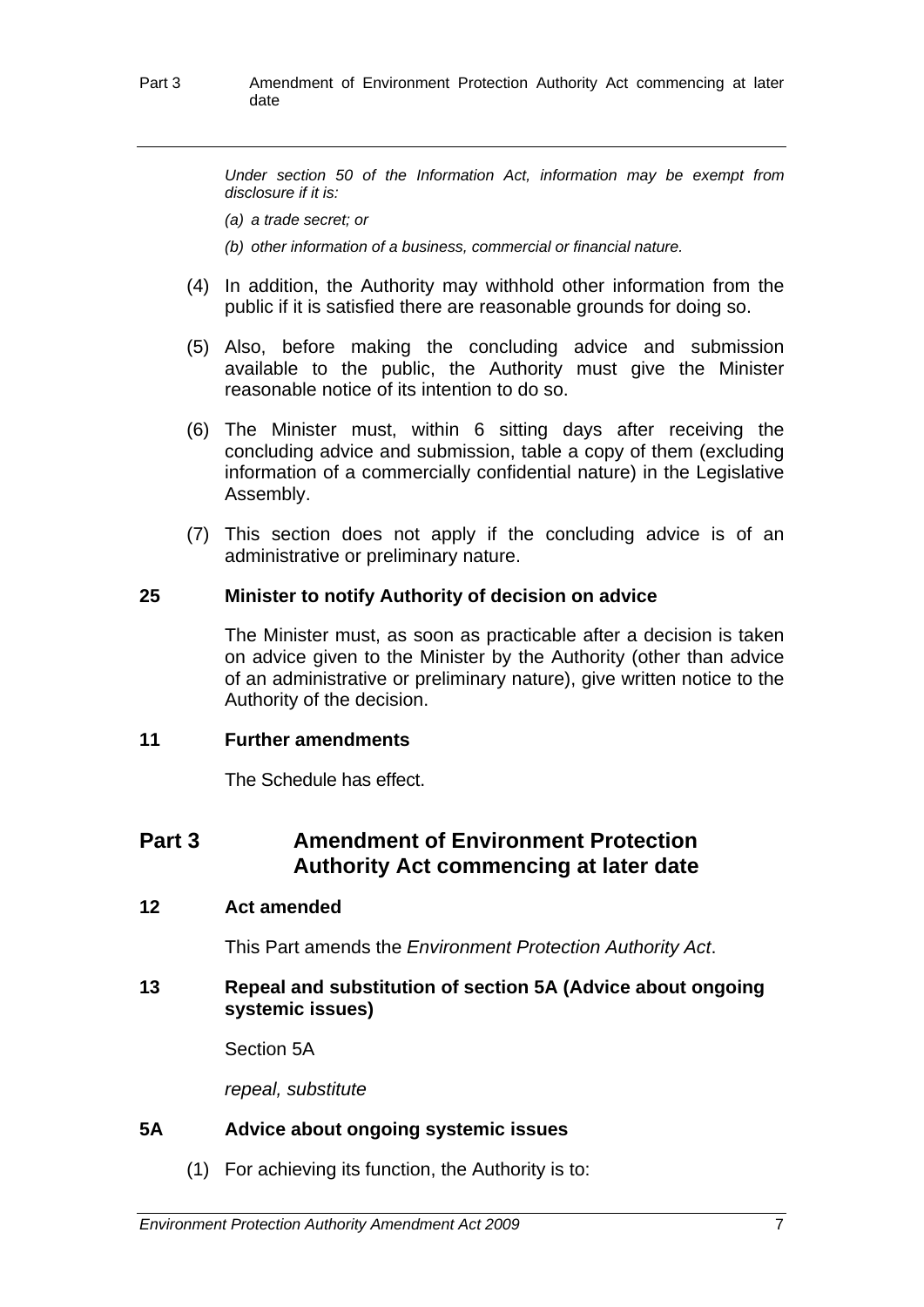- (a) review and assess:
	- (i) the extent to which, and how, a recommendation under the Administrative Procedures for a particular proposed action has been given effect; and
	- (ii) the effectiveness of the environmental conditions of an environmental authority for the proposed action; and
- (b) review and assess the effectiveness of Agency responses in dealing with environmental incidents and the coordination of the responses; and
- (c) monitor and assess the cumulative impacts of development in the Territory; and
- (d) publicly release reports on environmental quality.
- (2) Before giving advice about the operations of an Agency arising out of a review and assessment under subsection (1)(a) or (b), the Authority must:
	- (a) give a copy of the proposed advice to the Chief Executive Officer of the Agency; and
	- (b) invite the Chief Executive Officer of the Agency to make a written submission (an *Agency submission*) relating to the advice within a reasonable stated period.
- (3) To avoid doubt, the monitoring and assessment of the cumulative impacts of development do not extend to:
	- (a) the monitoring of discharges of pollution from a particular place; or
	- (b) the monitoring of compliance with legislation relating to pollution from a particular place.

#### *Note for subsection (3)*

*Legislation that deals with these matters include the Marine Pollution Act, Mining Management Act, Waste Management and Pollution Control Act and Water Act.* 

(4) In this section:

*environmental conditions*, of an environmental authority, means conditions of the authority imposed for protecting the environment to give effect to a recommendation made under the Administrative Procedures for the action.

*recommendation* includes a comment and a suggestion.